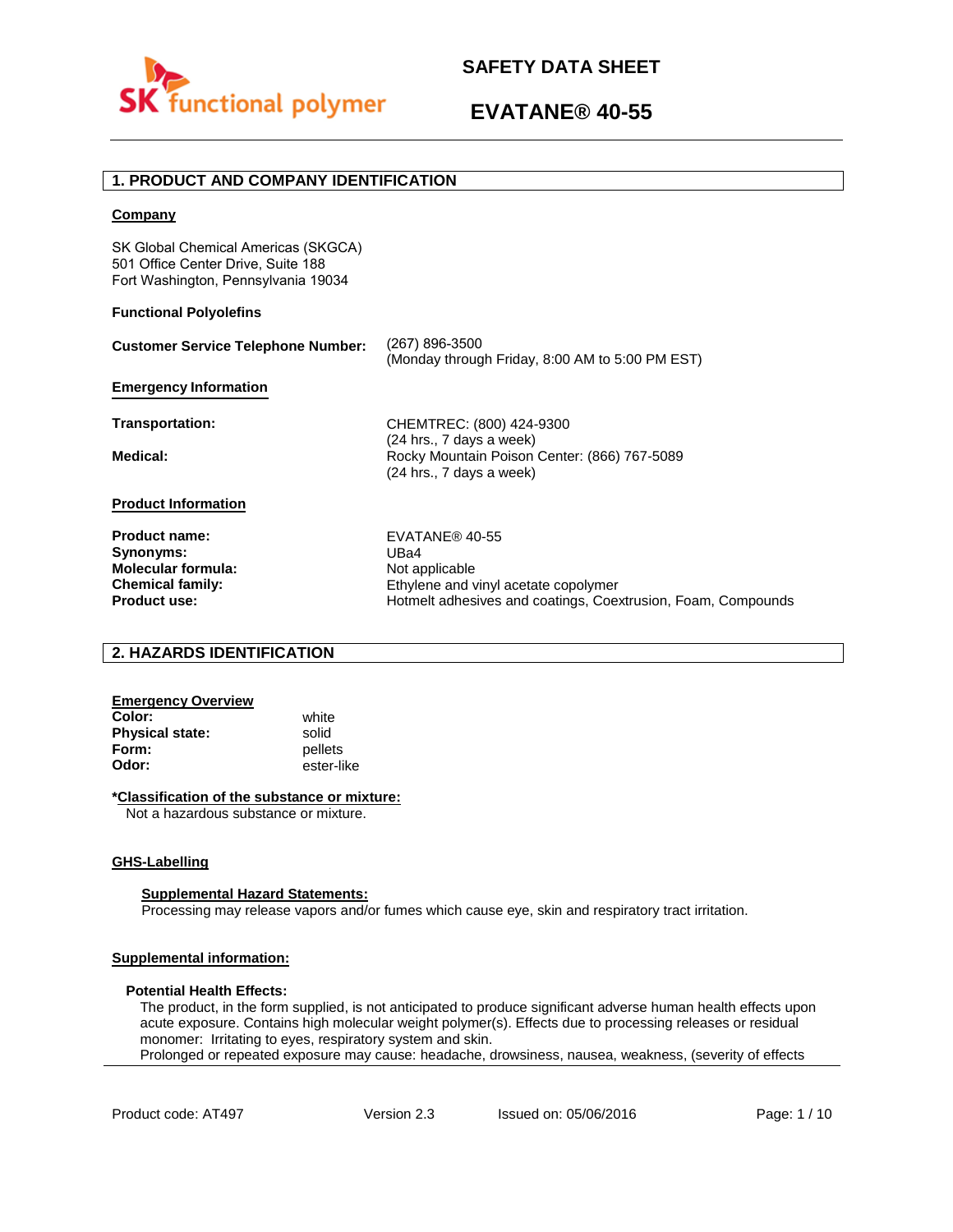

depends on extent of exposure).

### **Other:**

Handle in accordance with good industrial hygiene and safety practice. (pellets/granules) This product may release fume and/or vapor of variable composition depending on processing time and temperature. Hazardous decomposition products may include confirmed or suspected carcinogens.

# **3. COMPOSITION/INFORMATION ON INGREDIENTS**

| <b>Chemical Name</b>                              | CAS-No.    | Wt/Wt    | <b>GHS Classification**</b>     |
|---------------------------------------------------|------------|----------|---------------------------------|
| Acetic acid ethenyl ester, polymer with<br>ethene | 24937-78-8 | $< 99\%$ | Not classified                  |
| Acetic acid ethenyl ester                         | 108-05-4   | $< 1 \%$ | H332, H335, H225, H351,<br>H411 |

\*\*For the full text of the H-Statements mentioned in this Section, see Section 16.

# **4. FIRST AID MEASURES**

## **4.1. Description of necessary first-aid measures:**

### **Inhalation:**

If inhaled, remove victim to fresh air.

### **Skin:**

In case of contact, immediately flush skin with plenty of water. If molten polymer gets on the skin, cool rapidly with cold water. Do not peel solidified product off the skin. Obtain medical treatment for thermal burns. Remove material from clothing. Wash clothing before reuse. Thoroughly clean shoes before reuse.

## **Eyes:**

Immediately flush eye(s) with plenty of water. Obtain medical treatment for thermal burns.

### **Ingestion:**

If swallowed, DO NOT induce vomiting. Get medical attention. Never give anything by mouth to an unconscious person.

## **4.2. Most important symptoms/effects, acute and delayed:**

For most important symptoms and effects (acute and delayed), see Section 2 (Hazard Statements and Supplemental Information) and Section 11 (Toxicology Information) of this SDS.

# **4.3. Indication of immediate medical attention and special treatment needed, if necessary:**

Product code: AT497 Version 2.3 Issued on: 05/06/2016 Page: 2/10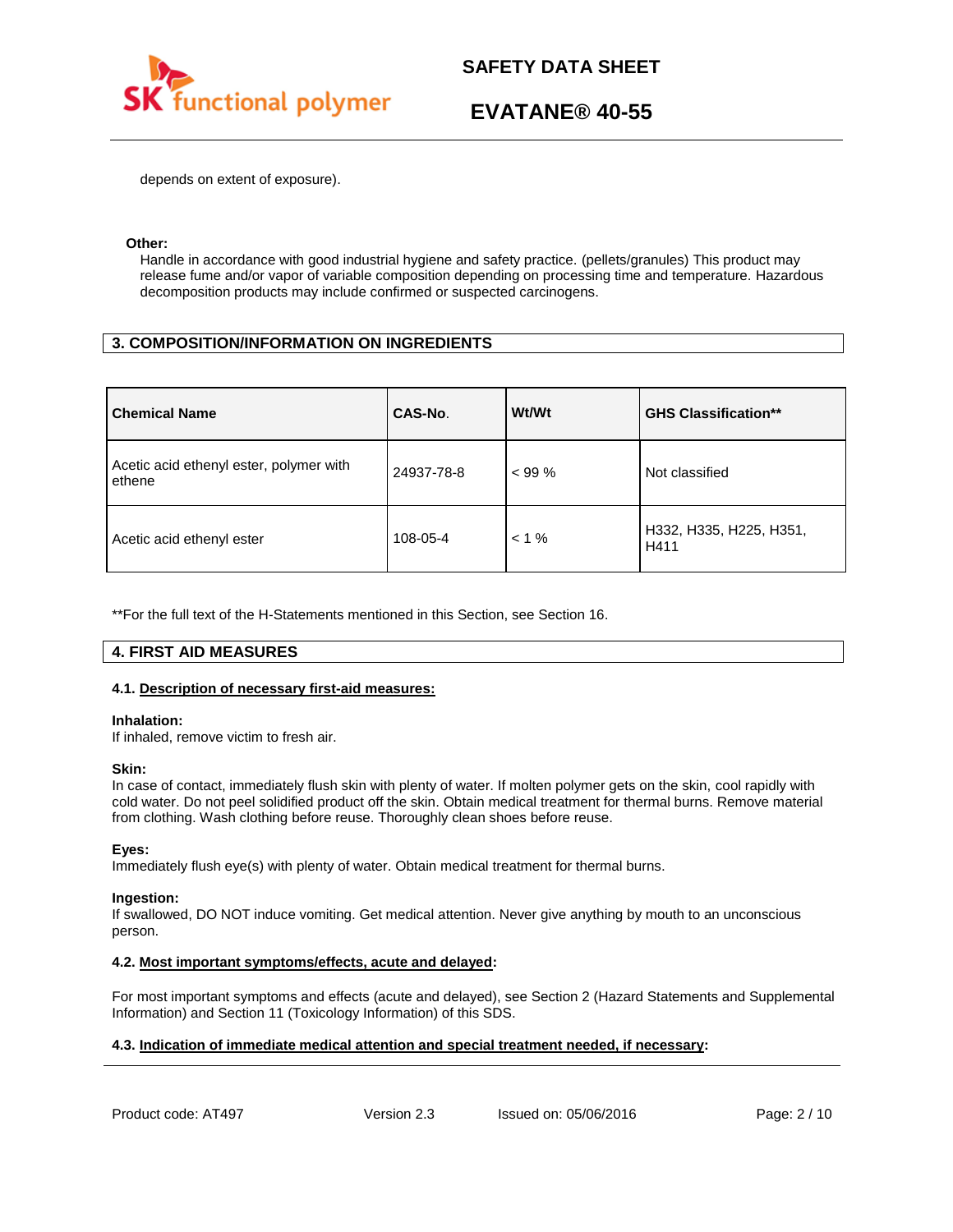

Unless otherwise noted in Notes to Physician, no specific treatment noted; treat symptomatically.

# **5. FIREFIGHTING MEASURES**

### **Extinguishing media (suitable):**

Water spray, Carbon dioxide (CO2), Foam, Dry chemical

### **Protective equipment:**

Fire fighters and others who may be exposed to products of combustion should wear full fire fighting turn out gear (full Bunker Gear) and self-contained breathing apparatus (pressure demand / NIOSH approved or equivalent).

### **Further firefighting advice:**

Fire fighting equipment should be thoroughly decontaminated after use.

### **Fire and explosion hazards:**

When burned, the following hazardous products of combustion can occur: Carbon oxides Hazardous organic compounds Acetic acid

# **6. ACCIDENTAL RELEASE MEASURES**

### **Personal precautions, Emergency procedures, Methods and materials for containment/clean-up:**

Prevent further leakage or spillage if you can do so without risk. Ventilate the area. Sweep up and shovel into suitable properly labeled containers for prompt disposal. Possible fall hazard – floor may become slippery from leakage/spillage of product. Avoid dispersal of spilled material and runoff and contact with soil, waterways, drains and sewers. Consult a regulatory specialist to determine appropriate state or local reporting requirements, for assistance in waste characterization and/or hazardous waste disposal and other requirements listed in pertinent environmental permits.

# **Protective equipment:**

Appropriate personal protective equipment is set forth in Section 8.

## **7. HANDLING AND STORAGE**

### **Handling**

### **General information on handling:**

Avoid breathing dust.

Avoid breathing processing fumes or vapors.

Handle in accordance with good industrial hygiene and safety practices. These practices include avoiding unnecessary exposure and removal of material from eyes, skin, and clothing.

### **Storage**

### **General information on storage conditions:**

Store in closed containers, in a secure area to prevent container damage and subsequent spillage.

### **Storage stability – Remarks:**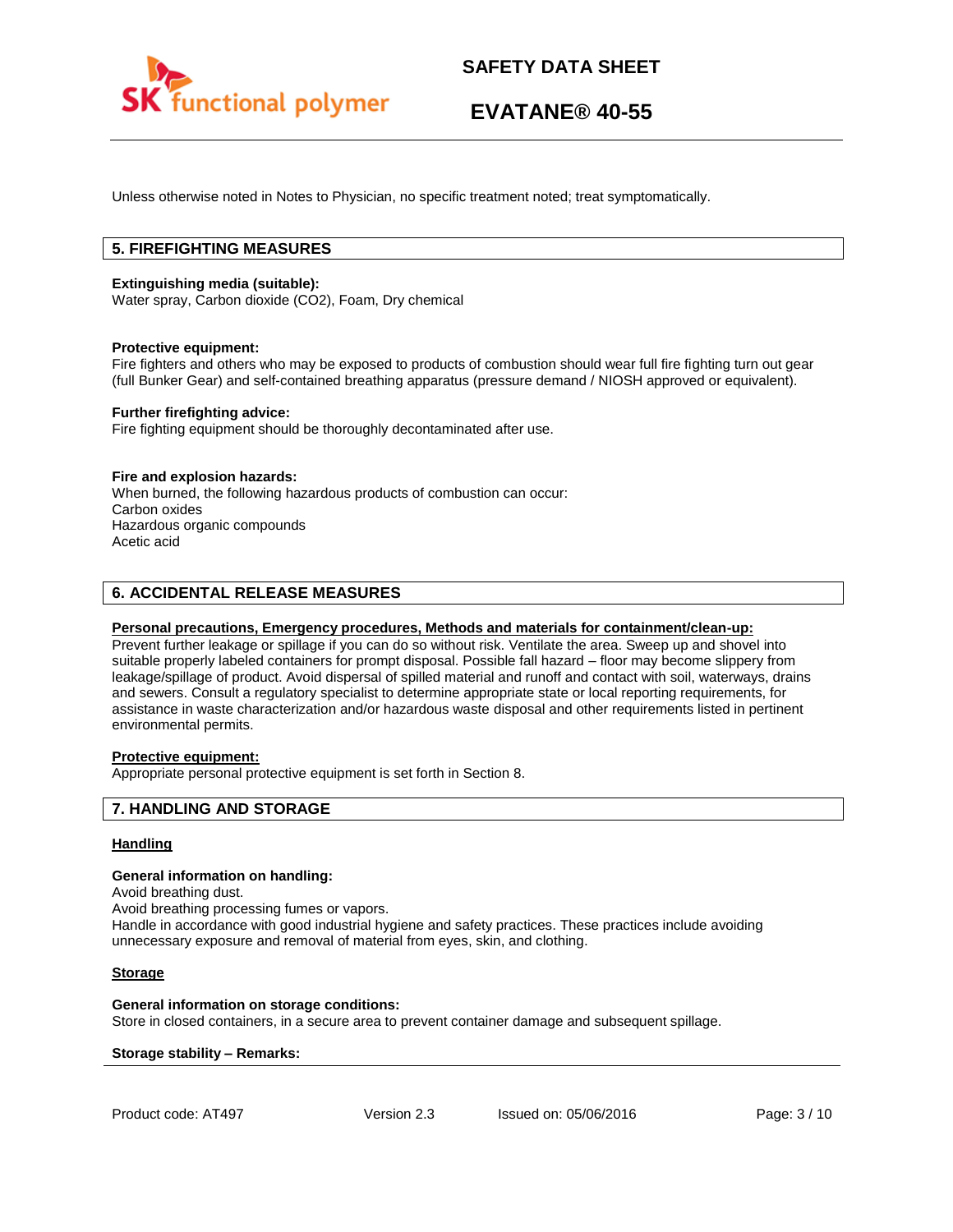

Stable under normal conditions.

**Storage incompatibility – General:**  None known.

# **8. EXPOSURE CONTROLS/PERSONAL PROTECTION**

### **Airborne Exposure Guidelines:**

### **Acetic acid ethenyl ester (108-05-4)**

US. ACGIH Threshold Limit Values

Time weighted average 10 ppm Short Term Exposure Limit (STEL): 15 ppm

Only those components with exposure limits are printed in this section. Limits with skin contact designation above have skin contact effect. Air sampling alone is insufficient to accurately quantitate exposure. Measures to prevent significant cutaneous absorption may be required. Limits with a sensitizer designation above mean that exposure to this material may cause allergic reactions.

### **Engineering controls:**

Investigate engineering techniques to reduce exposures below airborne exposure limits or to otherwise reduce exposures. Provide ventilation if necessary to minimize exposures or to control exposure levels to below airborne exposure limits (if applicable see above).If practical, use local mechanical exhaust ventilation at sources of air contamination such as open process equipment.

### **Respiratory protection:**

Avoid breathing dust. Avoid breathing processing fumes or vapors. Where airborne exposure is likely or airborne exposure limits are exceeded (if applicable, see above), use NIOSH approved respiratory protection equipment appropriate to the material and/or its components and substances released during processing. Consult respirator manufacturer to determine appropriate type equipment for a given application. Observe respirator use limitations specified by NIOSH or the manufacturer. For emergency and other conditions where there may be a potential for significant exposure or where exposure limit may be significantly exceeded, use an approved full face positive-pressure, self-contained breathing apparatus or positive-pressure airline with auxiliary self-contained air supply. Respiratory protection programs must comply with 29 CFR § 1910.134.

### **Skin protection:**

Processing of this product releases vapors or fumes which may cause skin irritation. Minimize skin contamination by following good industrial hygiene practice. Wearing protective gloves is recommended. Wash hands and contaminated skin thoroughly after contact with processing fumes or vapors. Wash thoroughly after handling.

### **Eye protection:**

Use good industrial practice to avoid eye contact. Processing of this product releases vapors or fumes which may cause eye irritation. Where eye contact may be likely, wear chemical goggles and have eye flushing equipment available.

# **9. PHYSICAL AND CHEMICAL PROPERTIES**

**Color:** white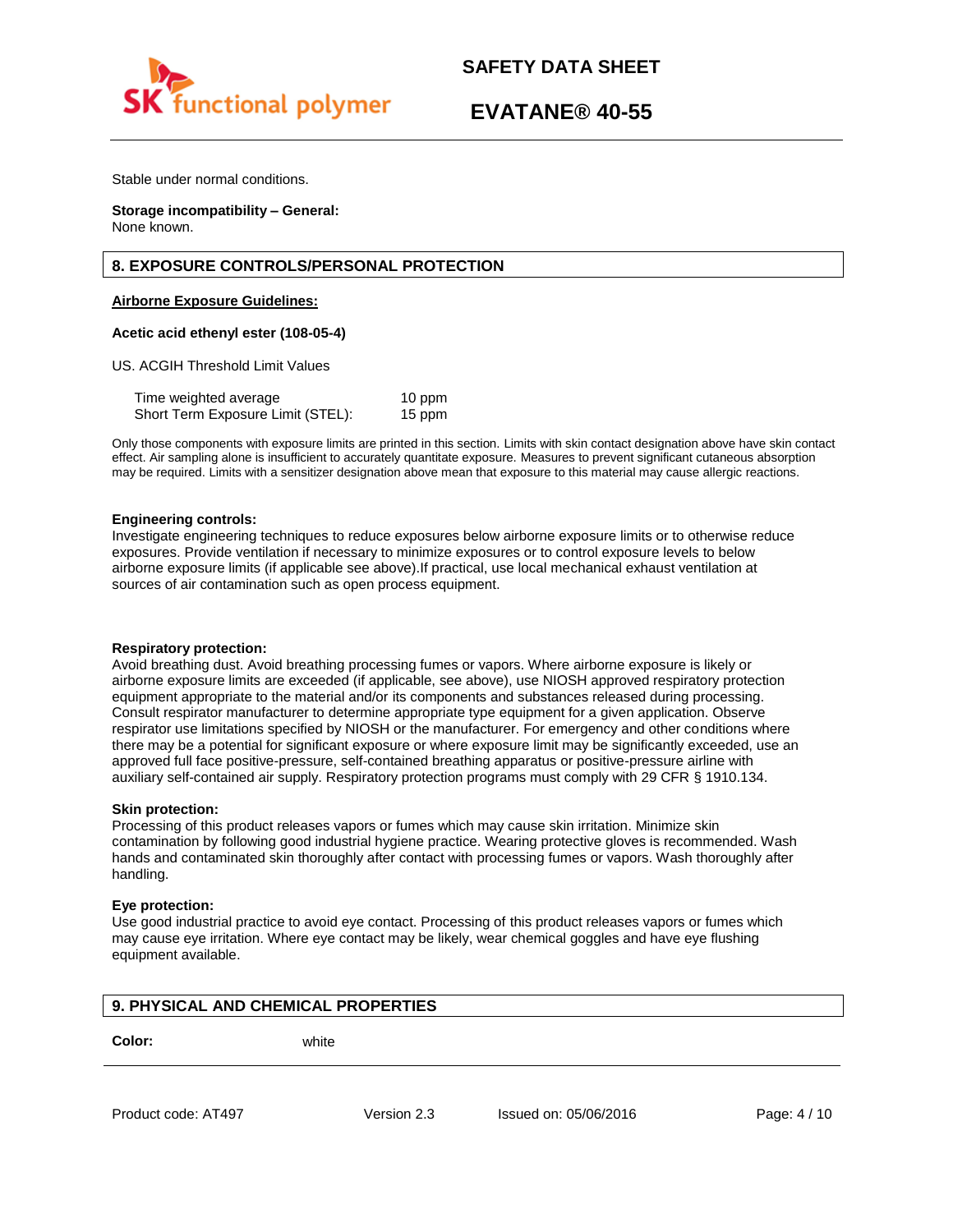

| <b>Physical state:</b>                                           | solid                                          |
|------------------------------------------------------------------|------------------------------------------------|
| Form:                                                            | pellets                                        |
| Odor:                                                            | ester-like                                     |
| <b>Odor threshold:</b>                                           | No data available                              |
| <b>Flash point</b>                                               | Not applicable                                 |
| <b>Auto-ignition</b><br>temperature:                             | No data available                              |
| Lower flammable limit<br>(LFL):                                  | No data available                              |
| Upper flammable limit<br>(UFL):                                  | No data available                              |
| pH:                                                              | Not applicable                                 |
| Density:                                                         | $0.96$ g/cm3                                   |
| Vapor pressure:                                                  | Not applicable                                 |
| Vapor density:                                                   | Not applicable                                 |
| <b>Boiling point/boiling</b><br>range:                           | No data available                              |
| <b>Melting point/range:</b>                                      | 129 °F (54 °C)                                 |
| <b>Freezing point:</b>                                           | No data available                              |
| <b>Evaporation rate:</b>                                         | No data available                              |
| <b>Solubility in water:</b>                                      | estimated < 1 mg/l 68 °F (20 °C)               |
|                                                                  | insoluble (on the basis of its structure)      |
| Solubility in other<br>solvents: [qualitative and<br>quantative] | 77 °F (25 °C) Soluble in: Carbon tetrachloride |
| Viscosity, dynamic:                                              | No data available                              |
| <b>Oil/water partition</b><br>coefficient:                       | No data available                              |
| <b>Thermal decomposition</b>                                     | approx. 500 °F (260 °C)                        |
| <b>Flammability:</b>                                             | See GHS Classification in Section 2            |
|                                                                  |                                                |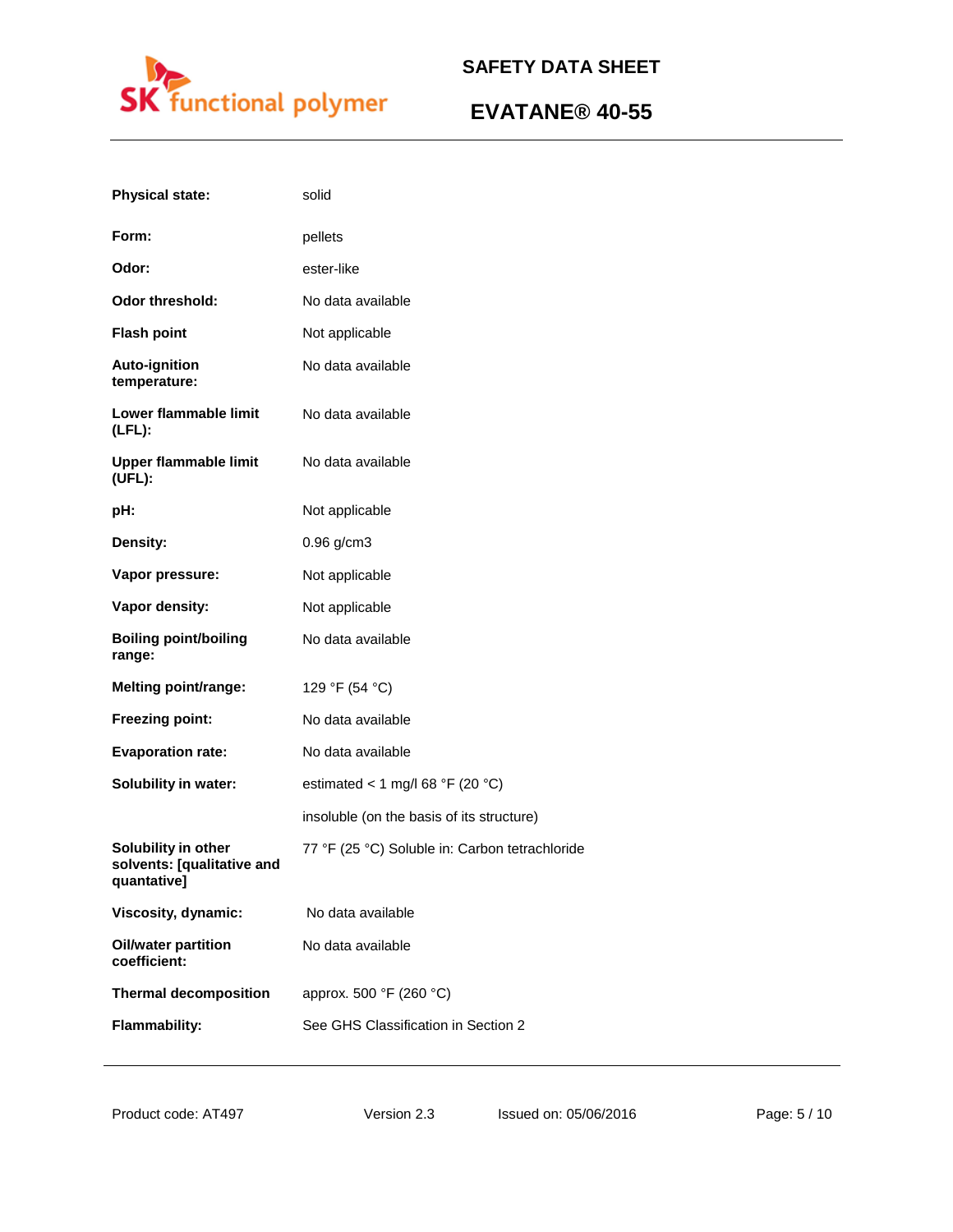

# **EVATANE® 40-55**

# **10. STABILITY AND REACTIVITY**

### **Stability:**

This material is chemically stable under normal and anticipated storage, handling and processing conditions.

#### **Hazardous reactions:**

Hazardous polymerization does not occur.

### **Materials to avoid:**

None known.

### **Conditions / hazards to avoid:**

Avoid storing in moist and warm conditions. (to maintain the technical properties of the product). See Hazardous Decomposition Products below.

#### **Hazardous decomposition products:**

Thermal decomposition giving toxic, flammable, and / or corrosive products: Carbon oxides Hazardous organic compounds Acetic acid

## **11. TOXICOLOGICAL INFORMATION**

Data on this material and/or its components are summarized below.

### **Data for Acetic acid ethenyl ester, polymer with ethene (24937-78-8)**

#### **Acute toxicity**

**Oral:**

May be harmful if swallowed. (rat) LD50 > 2,500 mg/kg.

## **Other information**

The information presented is from representative materials with this Chemical Abstract Service (CAS) Registry number. The results vary depending on the size and composition of the test substance.

### **Data for Acetic acid ethenyl ester (108-05-4)**

### **Carcinogenicity**

Long term inhalation administration to rat / affected organ(s): lung, upper respiratory tract / signs: Increased incidence of tumors was reported.

Long term drinking water administration to rat and mouse / affected organ(s): Gastro-intestinal tract / signs: Increased incidence of tumors was reported. Classified by the International Agency for Research on Cancer as: Group 2B: Possibly carcinogenic to humans.

### **Genotoxicity**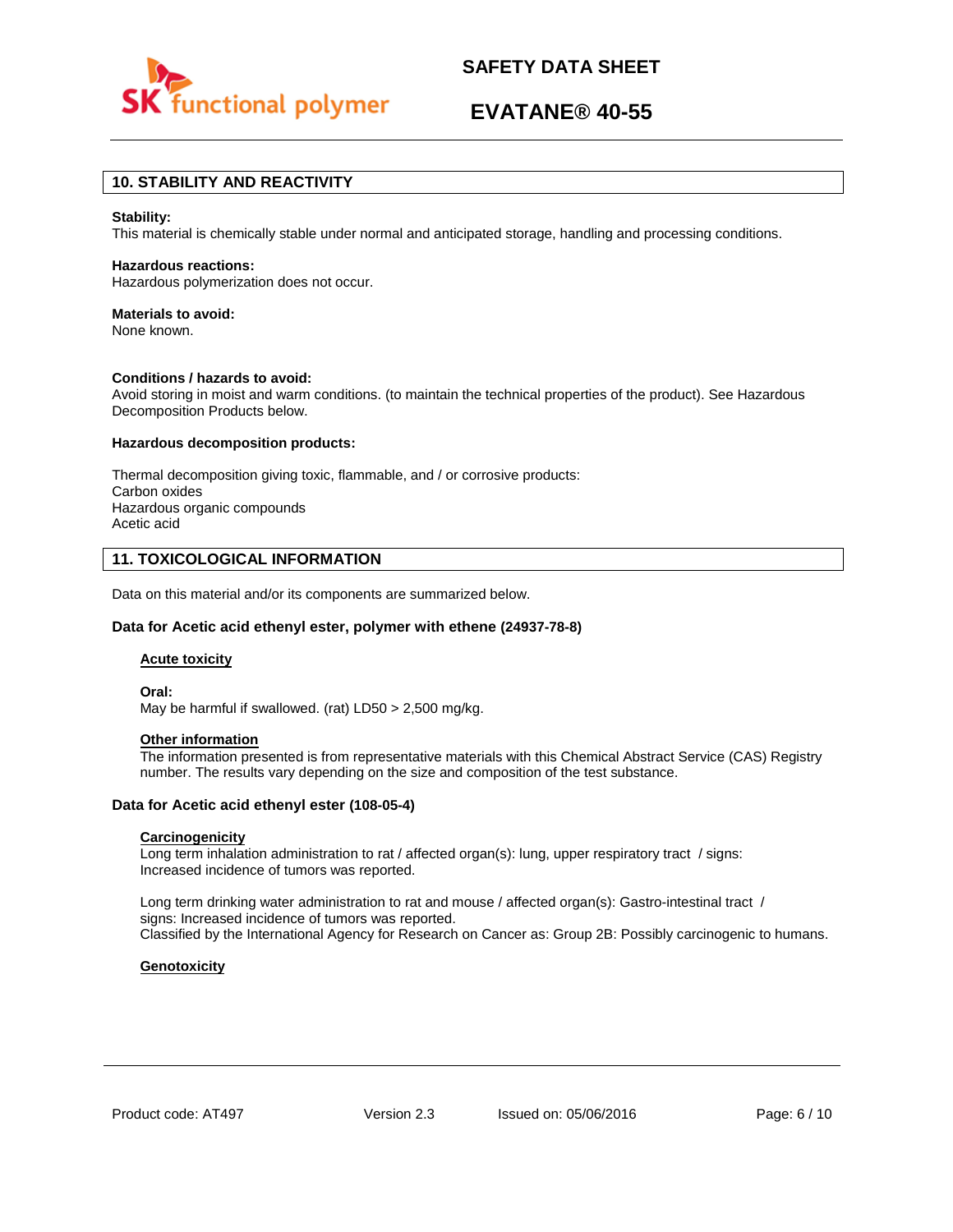

# **EVATANE® 40-55**

### **Assessment in Vitro:**

Both positive and negative responses for genetic changes were observed in laboratory tests using: animal cells

No genetic changes were observed in laboratory tests using: bacteria

# **Genotoxicity**

### **Assessment in Vivo:**

Both positive and negative responses for genetic changes were observed in laboratory tests using: rats, mice

### **Human experience**

### **Inhalation:**

Upper respiratory tract: irritation. (based on reports of occupational exposure to workers) (extent of injury depends on severity of exposure)

Eyes: irritation. (based on reports of occupational exposure to workers) (extent of injury depends on severity of exposure)

# **12. ECOLOGICAL INFORMATION**

## **Chemical Fate and Pathway**

No data are available.

### **Ecotoxicology**

No data are available.

## **13. DISPOSAL CONSIDERATIONS**

### **Waste disposal:**

Where possible recycling is preferred to disposal or incineration. If recycling is not an option, incinerate or dispose of in accordance with federal, state, and local regulations. Pigmented, filled and/or solvent laden product may require special disposal practices in accordance with federal, state and local regulations. Consult a regulatory specialist to determine appropriate state or local reporting requirements, for assistance in waste characterization and/or hazardous waste disposal and other requirements listed in pertinent environmental permits. Note: Chemical additions to, processing of, or otherwise altering this material may make this waste management information incomplete, inaccurate, or otherwise inappropriate. Furthermore, state and local waste disposal requirements may be more restrictive or otherwise different from federal laws and regulations.

# **14. TRANSPORT INFORMATION**

**US Department of Transportation (DOT):** not regulated

**International Maritime Dangerous Goods Code (IMDG):** not regulated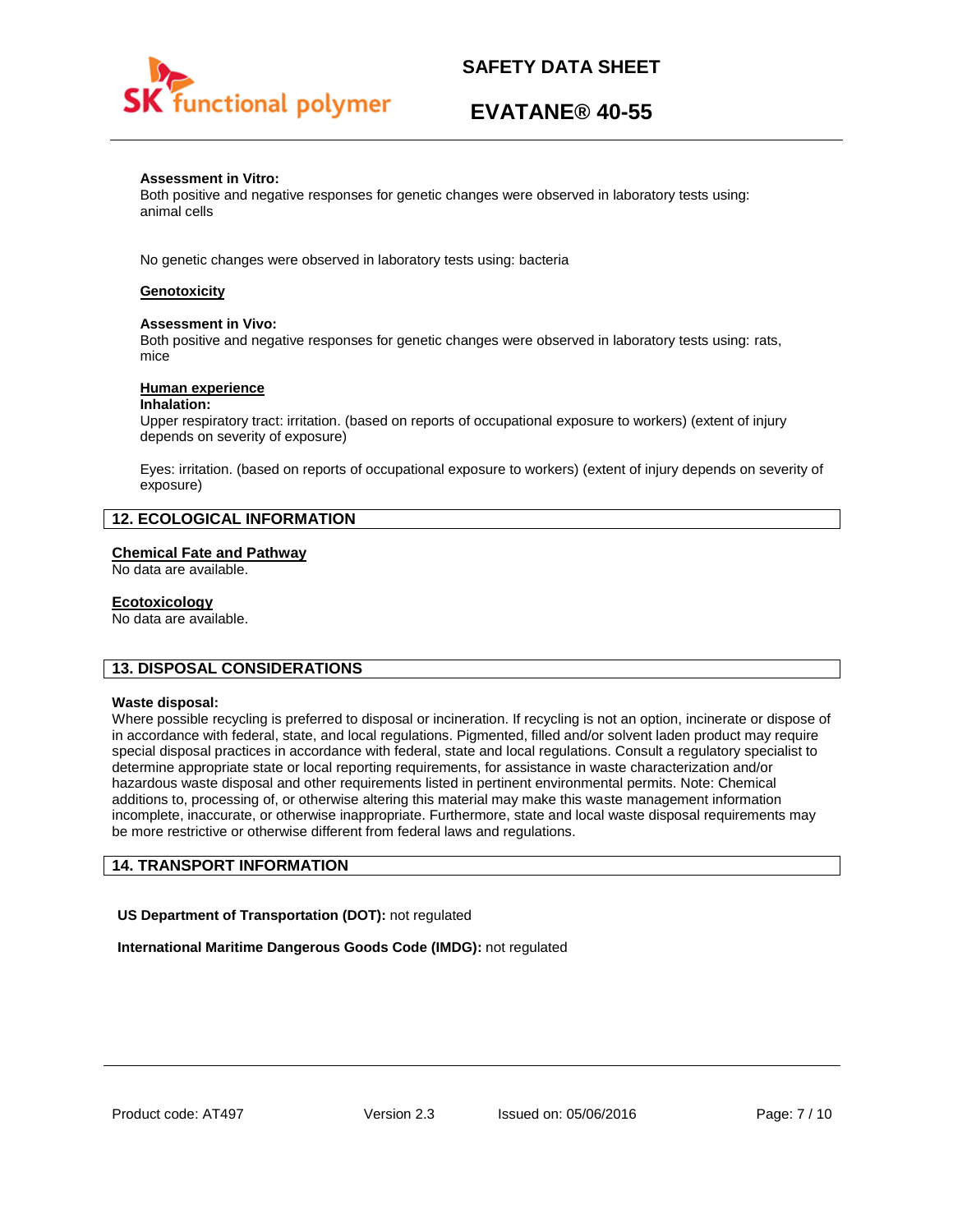

# **EVATANE® 40-55**

# **15. REGULATORY INFORMATION**

| <b>Chemical Inventory Status</b>                                      |               |                                                                  |
|-----------------------------------------------------------------------|---------------|------------------------------------------------------------------|
| EU. EINECS                                                            | <b>EINECS</b> | Conforms to                                                      |
| United States TSCA Inventory                                          | <b>TSCA</b>   | The components of this product are all on<br>the TSCA Inventory. |
| Canadian Domestic Substances List (DSL)                               | <b>DSL</b>    | All components of this product are on the<br>Canadian DSL        |
| China. Inventory of Existing Chemical Substances in<br>China (IECSC)  | IECSC (CN)    | Does not conform                                                 |
| Japan. ENCS - Existing and New Chemical<br>Substances Inventory       | ENCS (JP)     | Conforms to                                                      |
| Japan. ISHL - Inventory of Chemical Substances                        | ISHL (JP)     | Does not conform                                                 |
| Korea. Korean Existing Chemicals Inventory (KECI)                     | KECI (KR)     | Conforms to                                                      |
| Philippines Inventory of Chemicals and Chemical<br>Substances (PICCS) | PICCS (PH)    | Conforms to                                                      |
| Australia Inventory of Chemical Substances (AICS)                     | <b>AICS</b>   | Does not conform                                                 |

# **United States – Federal Regulations**

# **SARA Title III – Section 302 Extremely Hazardous Chemicals:**

| Chemical name             | CAS-No.  | SARA       | SARA       |
|---------------------------|----------|------------|------------|
|                           |          | Reportable | Threshold  |
|                           |          | Quantities | Planning   |
|                           |          |            | Quantity   |
| Acetic acid ethenyl ester | 108-05-4 | 5000 lbs   | $1000$ lbs |

### **SARA Title III - Section 311/312 Hazard Categories:**  No SARA Hazards

## **SARA Title III – Section 313 Toxic Chemicals:**

The following components are subject to reporting levels established by SARA Title III, Section 313:

| Chemical name             | CAS-No.  | De minimis<br>concentration | Reportable threshold:                                                                                           |
|---------------------------|----------|-----------------------------|-----------------------------------------------------------------------------------------------------------------|
| Acetic acid ethenyl ester | 108-05-4 | $0.1 \%$                    | 10000 lbs (Otherwise used<br>(non-<br>manufacturing/processing))<br>25000 lbs (Manufacturing<br>and processing) |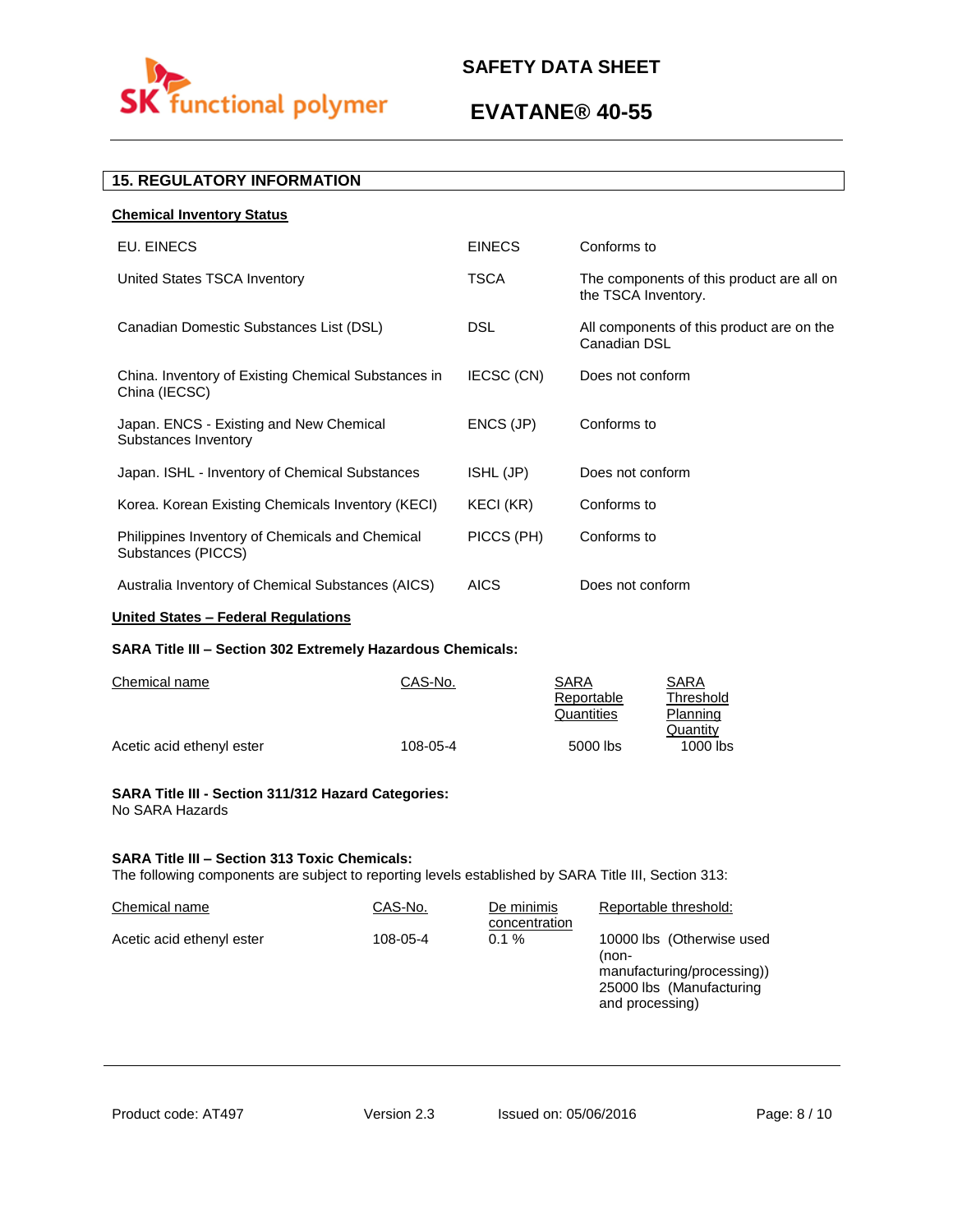

# **EVATANE® 40-55**

**Comprehensive Environmental Response, Compensation, and Liability Act (CERCLA) - Reportable Quantity (RQ):**

Chemical name CAS-No. Reportable quantity Acetic acid ethenyl ester 108-05-4 5000 lbs

## **United States – State Regulations**

### **New Jersey Right to Know**

No components are subject to the New Jersey Right to Know Act.

### **Pennsylvania Right to Know**

Chemical name Chemical name CAS-No. Acetic acid ethenyl ester, polymer with ethene 24937-78-8

**California Prop. 65**

This product does not contain any chemicals known to the State of California to cause cancer, birth defects, or any other reproductive defects.

# **16. OTHER INFORMATION**

### **Full text of H-Statements referred to under sections 2 and 3.**

- H225 Highly flammable liquid and vapour.
- H332 Harmful if inhaled.
- H335 May cause respiratory irritation.
- H351 Suspected of causing cancer.
- H411 Toxic to aquatic life with long lasting effects.

### **Latest Revision(s):**

| Revised Section(s): | Chapter 4 update |
|---------------------|------------------|
| Reference number:   | 000000027269     |
| Date of Revision:   | 05/06/2016       |
| Date Printed:       | 07/23/2016       |

The statements, technical information and recommendations contained herein are believed to be accurate as of the date hereof. Since the conditions and methods of use of the product and of the information referred to herein are beyond our control, SKGCA expressly disclaims any and all liability as to any results obtained or arising from any use of the product reliance on such information; NO WARRANT OF FIRNESS FOR ANY PARTICULAR PURPOSE, WARRANTY OF MERCHANTABILITY OR ANY OTHER WARRANTY, EXPRESSED OR IMPLIED IS MADE CONCERNING THE GOODS DESCIRBED OR THE INFORMATION PROVIDED HERIN. The information provided herein relates only to the specific product designated and may not be applicable when such product is used in combination with other materials or in any process. The user should thoroughly test any application before commercialization. Nothing contained herein constitutes a license to practice under any patent, it should not be construed as an inducement to infringe any patent, and the user is advised to take appropriate steps to be sure that any proposed use of the product will not result in patent infringement. See SDS for Health & Safety Considerations.

Product code: AT497 Version 2.3 Issued on: 05/06/2016 Page: 9/10